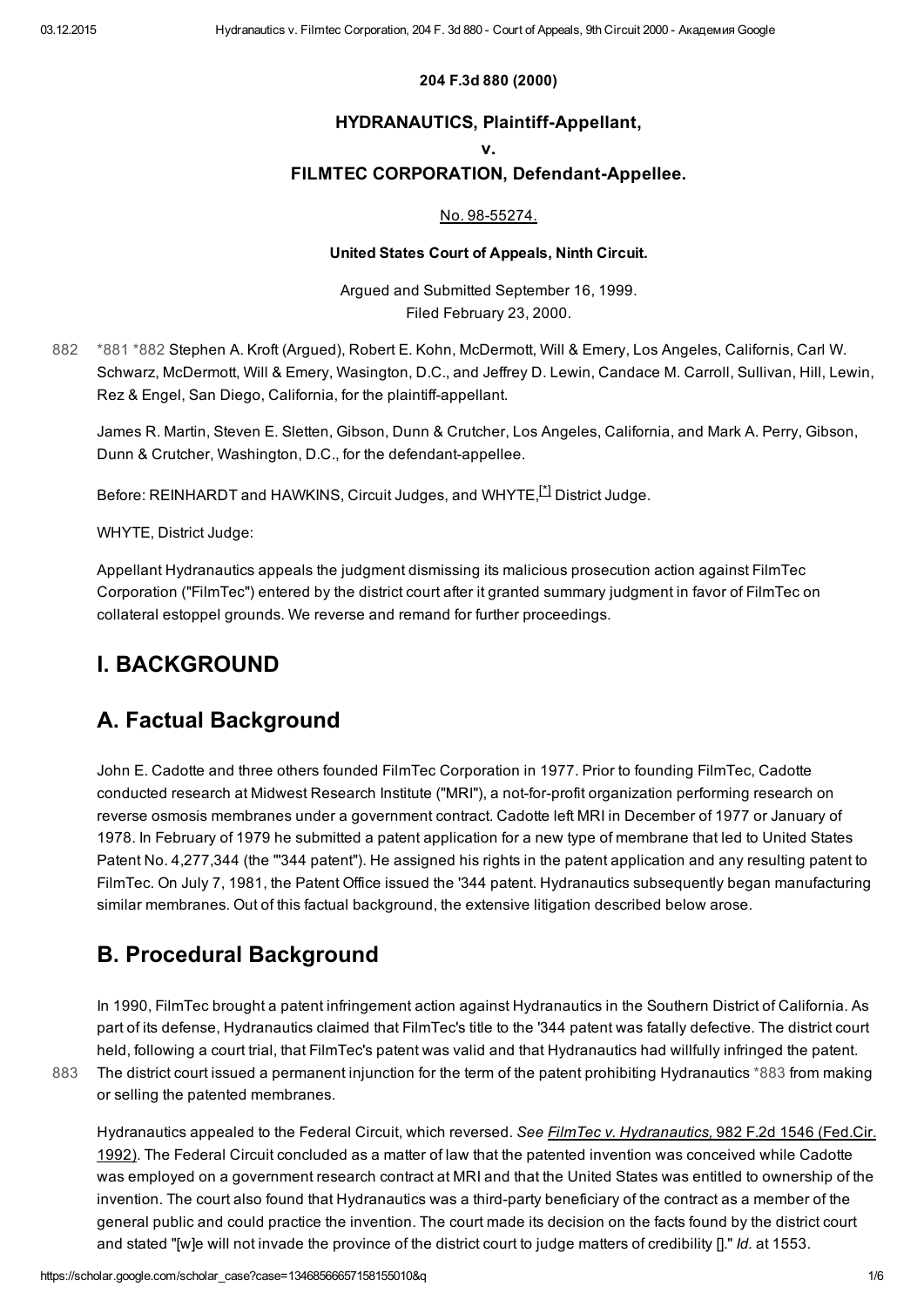884

03.12.2015 Hydranautics v. Filmtec Corporation, 204 F. 3d 880 - Court of Appeals, 9th Circuit 2000 - Академия Google

After the Federal Circuit's decision, Hydranautics pursued three separate actions against FilmTec.

First, Hydranautics moved the district court for leave to amend its answer to assert an antitrust claim against FilmTec. The district court denied the motion as untimely. Hydranautics then appealed to the Federal Circuit. The Federal Circuit affirmed, but on a different ground, namely, that FilmTec was immune from antitrust liability under the *Noerr-Pennington* doctrine, and, therefore, any amendment would be futile. *FilmTec Corp. v. [Hydranautics,](https://scholar.google.com/scholar_case?case=4727013473183554487&hl=ru&as_sdt=0)* 67 F.3d 931, 93739 (Fed.Cir. 1995), *cert. denied,* 519 U.S. 814, 117 S.Ct. 62, 136 [L.Ed.2d](https://scholar.google.com/scholar_case?about=16823110156132493681&hl=ru&as_sdt=0) 24 (1996). It pointed out that in order to penetrate *Noerr-Pennington* immunity, the plaintiff must prove that the litigation brought by defendants was a "sham," which includes a requirement that the claim was "objectively baseless." *Id.* at 937. The Federal Circuit then held that

The facts of this case have been established by prior litigations, and are therefore law of the case. Because there is no dispute over the facts, the question whether or not a cause of action is reasonable or an abuse of process is a question of law.

\* \* \* \*

Although the question is not without some doubt, we conclude that, taking all of the facts and circumstances into account, it cannot be said that FilmTec's suit against Hydranautics was objectively baseless. The issues on which this litigation hinged, precisely what Cadotte invented, and when, were genuine.

*Id.* at 938-39 (citation omitted).

It appears that the Federal Circuit found that the infringement claim was not objectively baseless predicated on the facts as had been presented in the infringement action. There is no indication that the Federal Circuit considered whether the evidence presented was fraudulent or perjurious. It expressly did not reach the issue of whether FilmTec defrauded the patent office when it prosecuted its patent application and obtained the patent. *See id.* at 939, n. 2. [1]

Second, at the same time as it filed its motion to amend its answer, Hydranautics also filed a separate antitrust lawsuit against FilmTec. The district court dismissed the separate antitrust action on the ground that it should have been brought as a compulsory counterclaim in the patent case. Hydranautics appealed the dismissal to the Ninth Circuit. The Ninth Circuit reversed and remanded. *See [Hydranautics](https://scholar.google.com/scholar_case?case=7054831234143070887&hl=ru&as_sdt=0) v. FilmTec.,* 70 F.3d 533 (9th Cir. 1995). The court concluded that the antitrust claim was not a compulsory counterclaim. See *id.* at 536-537. Moreover, the court, following dictum in *Liberty Lake [Investments,](https://scholar.google.com/scholar_case?case=7866821220160448823&hl=ru&as_sdt=0) Inc. v. Magnuson,* 12 F.3d 155 (9th Cir.1993), held that a defendant is not immune under *Noerr-Pennington* if the defendant brought the underlying infringement action based on a patent obtained by intentional fraud. *See id.* at 538. The court concluded that the question of \*884 whether *Noerr-Pennington* immunity applied to FilmTec could not be determined on the pleadings but that "Hydranautics asserts facts in its complaint that, if true, would prove that FilmTec obtained its patent by fraud." *Id.* at 538. In a footnote to its opinion, the court noted the Federal Circuit's then-recent opinion in the parallel infringement action which held that

FilmTec's infringement suit was not objectively baseless.

The Federal Circuit held as a matter of law, FilmTec's case was not objectively baseless, but said "there is no dispute over the facts." In the procedural posture of the case before us, it would not be correct to say that there is no dispute as to the facts. Hydranautics alleges fraud, and FilmTec denies it. We must assume for the purposes of Rule 12(b)(6) that Hydranautics could prove that FilmTec obtained the patent fraudulently. Nor do we decide whether the issue of objective baselessness is *res judicata,* on account of the Federal Circuit case. These questions should, if raised on remand, be decided in the first instance by the district court.

#### *[Hydranautics,](https://scholar.google.com/scholar_case?case=7054831234143070887&hl=ru&as_sdt=0)* 70 F.3d at 538 n. 1.

The district court after remand in the antitrust action denied FilmTec's summary judgment motion, stating that the court

rejects FilmTec's contention that the Federal Circuit actually made a determination that FilmTec did not act fraudulently in securing the '344 patent. There is nothing in the language of the . . . opinion that convinces this Court that the Federal Circuit has made any such determination of whether FilmTec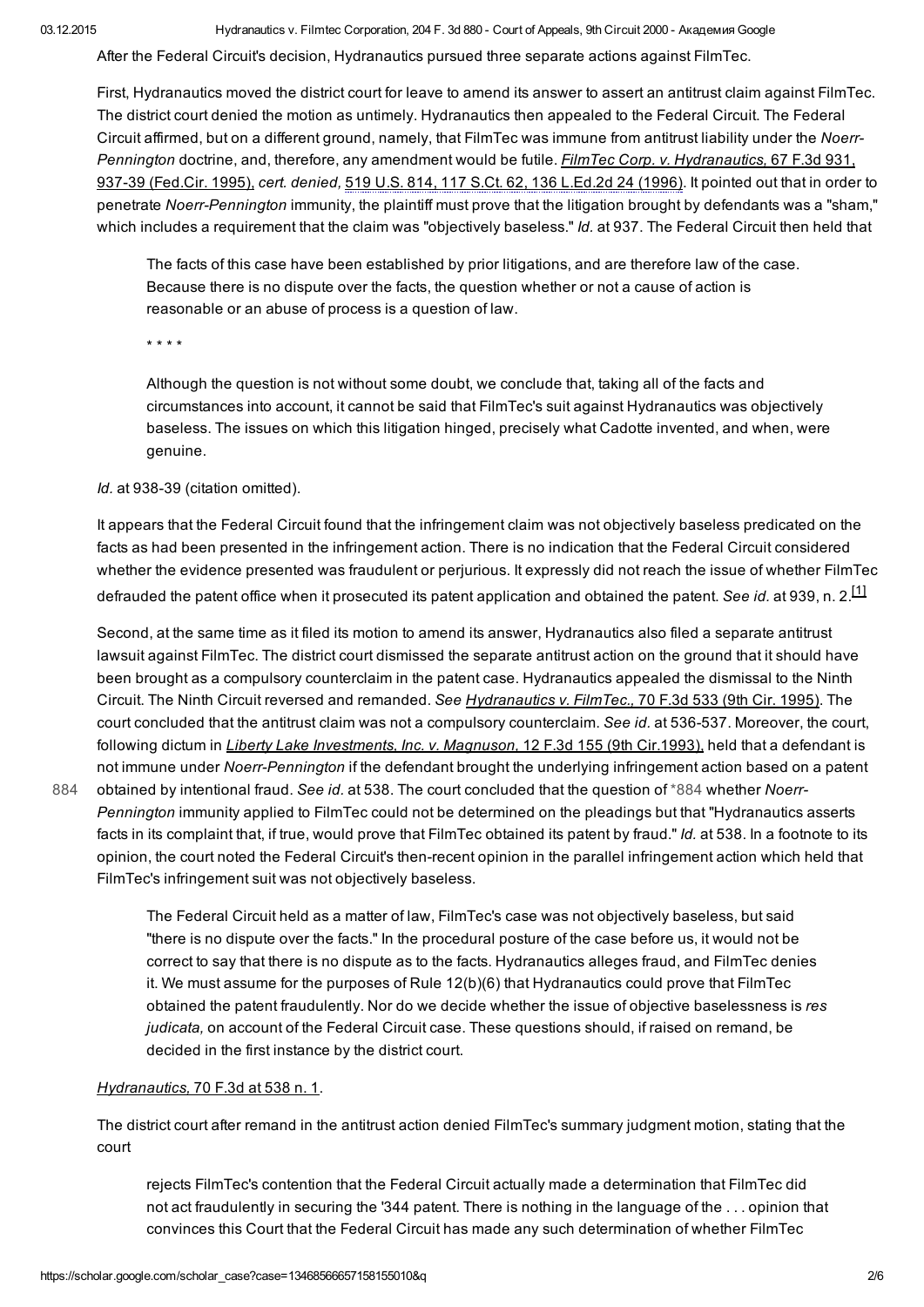acted fraudulently.

*Hydranautics v. FilmTec,* No. 93476J(LSP) (S.D.Cal. August 5, 1997) (order denying defendant FilmTec's motion for summary judgment).

The antitrust action is currently ongoing in district court.

Third, Hydranautics filed a malicious prosecution action in state court which was removed to federal court based on diversity jurisdiction. It is from this case that the current appeal arises. The district court initially granted FilmTec's motion to dismiss for failure to state a claim for relief. Hydranautics' amended complaint includes allegations that FilmTec's patent application was fraudulent; that FilmTec knew that it did not own the patent and, therefore, its infringement allegations were groundless; and that Cadotte, on behalf of FilmTec, falsely testified concerning when he conceived of the invention.

FilmTec moved to dismiss the amended complaint for failure to state a claim and the district court granted the motion without leave to amend, finding that Hydranautics' allegations of perjury in the infringement trial were not sufficient to allege "fraud on the court" and thus overcome the probable cause presumption raised by FilmTec's favorable decision at trial. Hydranautics appealed the dismissal to the Ninth Circuit, which reversed and remanded in an unpublished opinion. *Hydranautics v. Filmtec Corp.,* 100 F.3d 962, 1996 WL 616655 (9th Cir. October 23, 1996). The court held that although probable cause is conclusively established where the defendant obtains a favorable result at the trial court in its underlying action even though that trial court decision is later reversed on appeal, there is an exception when the favorable judgment was obtained by false or perjured testimony.

The presumption of probable cause does not apply when the defendant procured its favorable judgment in the underlying action by the "knowing use of false and perjured [testimony."](https://scholar.google.com/scholar_case?about=9607051169272630693&hl=ru&as_sdt=0) *Carpenter v. Sibley,* 153 Cal. 215, 218, 94 P. 879 (1908). Therefore, if the plaintiff properly pleads that the trial court judgement was "procured by fraud, perjury or subornation of perjury, or other unfair conduct on the part of the defendant, the presumption of probable cause is effectually rebutted." *id.* (citation omitted). 885 \*885 Hydranautics has sufficiently alleged perjury at the infringement trial.

*Id.* The court noted that any issues of claim preclusion (res judicata) and issue preclusion (collateral estoppel) resulting from the Federal Circuit's opinion affirming the trial court's denial of Hydranautics' motion for leave to amend its answer to assert an antitrust counterclaim in the infringement action should, however, be decided by the district court. *See id.* at \*4 n. 4.

On remand of the malicious prosecution action, FilmTec moved for summary judgment on the basis that the Federal Circuit's holding that FilmTec's infringement suit was not objectively baseless bars Hydranautics' malicious prosecution action on both collateral estoppel and res judicata grounds. The district court granted FilmTec's motion on the basis that the malicious prosecution action was barred by collateral estoppel and, therefore, did not reach the res judicata issue. The district court reasoned

The objectively baseless standard used in determining whether *Noerr-Pennington* immunity applies is the equivalent of the objective prong of the probable cause standard used in malicious prosecution actions. Since the Federal Circuit . . . determined that FilmTec's patent infringement suit was not objectively baseless, the court finds that the [sic] Hydranautics would not be able to establish the objective prong of the probable cause determination. Since Hydranautics cannot establish one element of the offense of malicious prosecution, summary judgment is appropriate. Accordingly, applying the doctrine of collateral estoppel would be appropriate and Hydranautics' malicious prosecution suit is barred.

*Hydranautics v. FilmTec Corporation,* No. 94-631J(LSP) (S.D.Cal. August 7, 1997) (order granting defendant FilmTec's motion for summary judgment) (citations omitted).

Hydranautics unsuccessfully moved to alter or amend the judgment entered after the order granting summary judgment. This appeal followed.

### II. ANALYSIS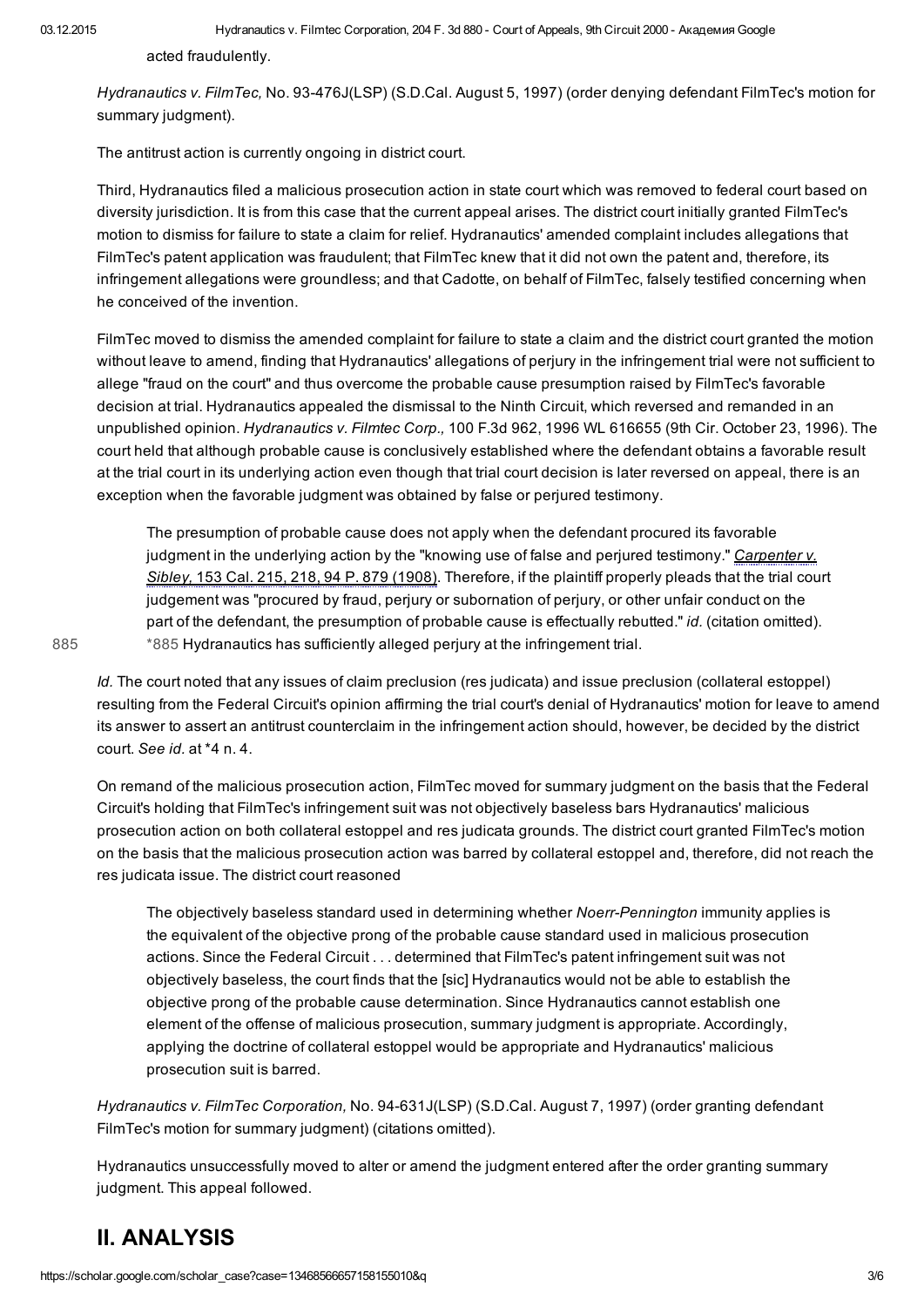03.12.2015 Hydranautics v. Filmtec Corporation, 204 F. 3d 880 - Court of Appeals, 9th Circuit 2000 - Академия Google

Two issues are presented for review: (1) whether collateral estoppel arising from the Federal Circuit's ruling that FilmTec's patent infringement suit was not objectively baseless bars Hydranautics' suit for malicious prosecution; and (2) whether the Federal Circuit's ruling bars Hydranautics' suit on the ground of res judicata.

# A. Collateral Estoppel

A district court's grant of summary judgment is reviewed de novo, as are questions of collateral estoppel. *See Clark v. Bear Stearns & Co.,* 966 F.2d 1318, 1320 (9th [Cir.1992\).](https://scholar.google.com/scholar_case?case=12793845813846341822&hl=ru&as_sdt=0)

"Under collateral estoppel, once a court has decided an issue of fact or law necessary to its judgment, that decision may preclude [relitigation](https://scholar.google.com/scholar_case?case=15001646493616684976&hl=ru&as_sdt=0) of the issue in a suit on a different cause of action involving a party to the first case." *Dodd v. Hood River County,* 59 F.3d 852, 863 (9th Cir. 1995). Under both California and federal law, collateral estoppel applies only where it is established that

(1) the issue necessarily decided at the previous proceeding is identical to the one which is sought to be relitigated; (2) the first proceeding ended with a final judgment on the merits; and (3) the party against whom collateral estoppel is asserted was a party or in privity with a party at the first proceeding.

*Younan v. Caruso,* 51 [Cal.App.4th](https://scholar.google.com/scholar_case?case=1473168031830284947&hl=ru&as_sdt=0) 401, 40607, 59 Cal.Rptr.2d 103 (1996); *see also Trevino v. Gates,* 99 F.3d 911, 923 (1996). "The party asserting preclusion bears the burden of showing with clarity and certainty what was determined by the prior judgment." *Offshore Sportswear, Inc. v. Vuarnet [International,](https://scholar.google.com/scholar_case?case=954721679840926465&hl=ru&as_sdt=0) B.V.,* 114 F.3d 848, 850 (9th Cir.1997).

\*886 The district court's order granting summary judgment states that, "[a]s FilmTec argues and Hydranautics concedes, the only element of collateral estoppel at issue on this motion for summary judgment is whether the issue litigated in the prior patent infringement action is `identical to the one sought to be relitigated' in the malicious prosecution action." *Hydranautics v. FilmTec Corporation, No.* 94-631J(LSP) (S.D.Cal. August 7, 1997) (order granting FilmTec's motion for summary judgment). The district court thus addressed only the first of the three elements of a collateral estoppel defense.<sup>[2]</sup> 886

In order to establish a claim of malicious prosecution of a patent infringement action, a plaintiff must demonstrate that (1) the prior patent infringement action was initiated without probable cause; (2) the prior action was terminated in its favor; and (3) the prior action was brought with malice. *See Sheldon Appel Co. v. Albert & Oliker,* 47 Cal.3d 863, 871 72, 254 Cal.Rptr. 336, 765 P.2d 498 (1989). Under [California](https://scholar.google.com/scholar_case?case=7548463101907708271&hl=ru&as_sdt=0) law, "[i]f any of these elements is shown to be missing after a proper evaluation of the papers in a motion for summary judgment, the motion is to be granted." *Dalany v. American Pac. Holding Corp.,* 42 [Cal.App.4th](https://scholar.google.com/scholar_case?case=7761287118369735311&hl=ru&as_sdt=0) 822, 827, 50 Cal.Rptr.2d 13 (1996). Although the district court's order refers to both subjective and objective components of probable cause, probable cause is determined under an objective standard on the basis of the facts known to the [defendant.](https://scholar.google.com/scholar_case?case=7548463101907708271&hl=ru&as_sdt=0)<sup>[3]</sup> See <u>Sheldon Appel, 47 Cal.3d at 877-82, 254</u> Cal. Rptr. 336, 765 P.2d 498. Malice, on the other hand, is judged under a subjective standard. *See id.*

Generally, the probable cause element of a malicious prosecution action is conclusively established where the defendant in the underlying action has achieved a favorable result at the trial court, even though that trial court decision is later reversed on appeal. *See Cowles v. Carter,* 115 [Cal.App.3d](https://scholar.google.com/scholar_case?case=3749807686574715214&hl=ru&as_sdt=0) 350, 355, 171 Cal.Rptr. 269 (1981). However, there is an exception to this presumption. The presumption of probable cause does not apply when the defendant procured its favorable judgment in the underlying action by the knowing use of false and perjured testimony. *See [Carpenter](https://scholar.google.com/scholar_case?about=9607051169272630693&hl=ru&as_sdt=0) v. Sibley,* 153 Cal. 215, 218, 94 P. 879 (1908); *Cowles,* 115 [Cal.App.3d](https://scholar.google.com/scholar_case?case=3749807686574715214&hl=ru&as_sdt=0) at 355, 171 Cal.Rptr. 269.

We agree that the district court in granting summary judgment in the malicious prosecution action correctly equated the objectively baseless standard as used in connection with penetration of *Noerr-Pennington* immunity with lack of probable cause as a required element of a malicious prosecution claim. However, the lack of probable cause question must be answered based upon the facts actually known to FilmTec at the time it prosecuted its patent application and infringement case, and not on the facts it actually presented. FilmTec has not borne its burden of establishing with clarity and certainty that the Federal Circuit determined what FilmTec actually knew during the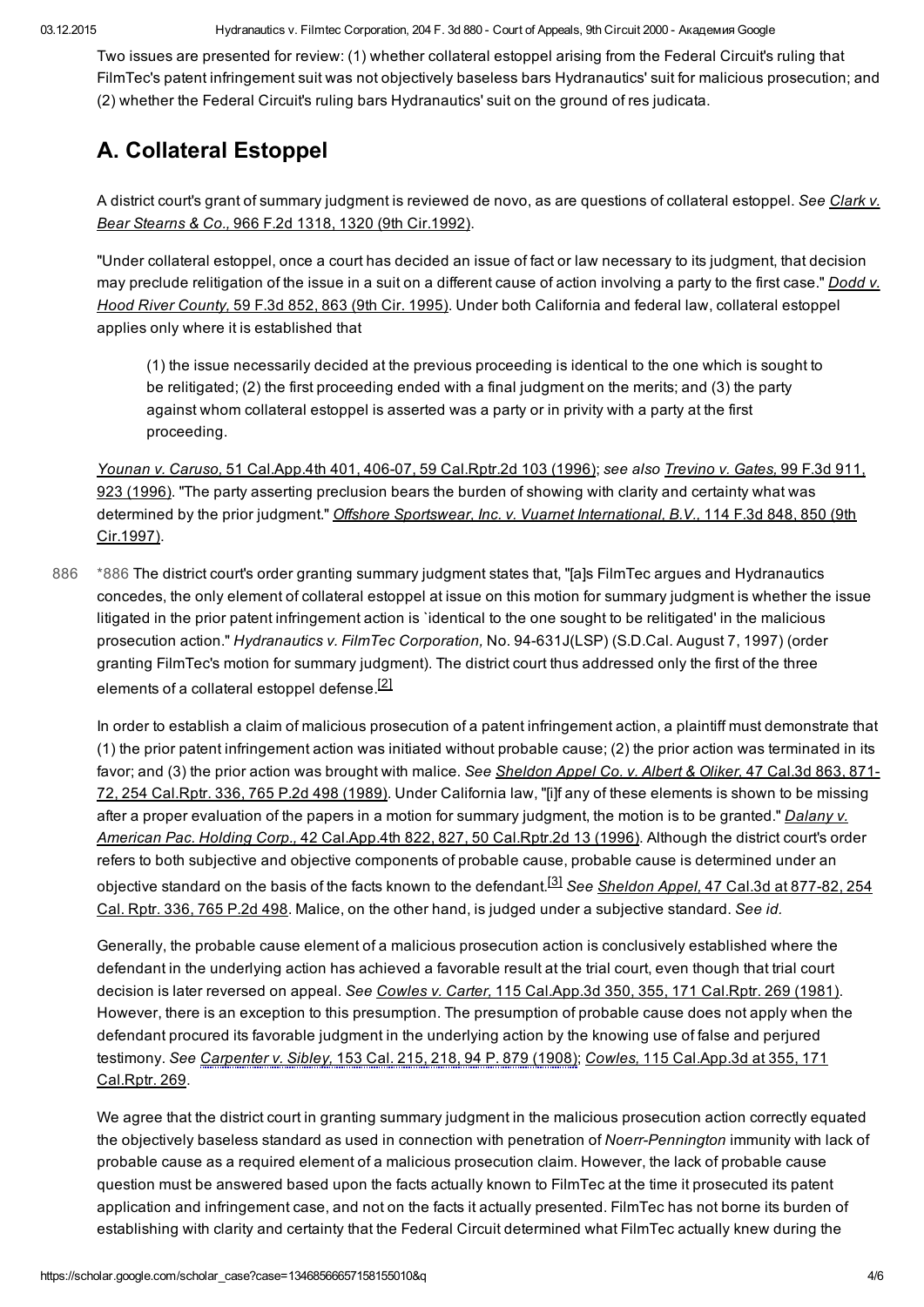03.12.2015 Hydranautics v. Filmtec Corporation, 204 F. 3d 880 Court of Appeals, 9th Circuit 2000 Академия Google

relevant periods. We conclude, therefore, that Hydranautics is not barred from now pursuing a malicious prosecution action and attempting to show that FilmTec lacked probable cause for its infringement action because it fraudulently obtained its patent or presented perjurious testimony at trial.

With respect to the equivalence of the objectively baseless standard with the lack of probable cause, the Supreme Court [explained](https://scholar.google.com/scholar_case?case=172461723976834860&hl=ru&as_sdt=0) in *Prof. Real Estate Investors, Inc. v. Columbia Pictures Indus., Inc.,* 508 U.S. 49, 113 S.Ct. 1920, 123 L.Ed.2d 611 (1993) that

\*887 [t]he existence of probable cause to institute legal proceedings precludes a finding that an antitrust defendant has engaged in sham litigation. The notion of probable cause, as understood and applied in the common law tort of wrongful civil proceedings, requires the plaintiff to prove that the defendant lacked probable cause to institute an unsuccessful civil lawsuit and that the defendant pressed the action for an improper, malicious purpose. Probable cause to institute civil proceedings requires no more than a "reasonabl[e] belie[f] that there is a chance that [a] claim may be held valid upon adjudication." Because the absence of probable cause is an essential element of the tort, the existence of probable cause is an absolute defense. Just as evidence of anticompetitive intent cannot affect the objective prong of *Noerr's* sham exception, a showing of malice alone will neither entitle the wrongful civil proceedings plaintiff to prevail nor permit the factfinder to infer the absence of probable cause. When a court has found that an antitrust defendant claiming *Noerr* immunity had probable cause to sue, that finding compels the conclusion that a reasonable litigant in the defendant's position could realistically expect success on the merits of the challenged lawsuit. Under our decision today, therefore, a proper probable cause determination irrefutably demonstrates that an antitrust plaintiff has not proved the objective prong of the sham exception and that the defendant is accordingly entitled to *Noerr* immunity. 887

*Id.* at 62-63, 113 S.Ct. at 1929-1930 (internal citations and footnote omitted); see also Boulware v. State of Nevada *Dept. of Human [Resources,](https://scholar.google.com/scholar_case?case=17790995840420902798&hl=ru&as_sdt=0)* 960 F.2d 793 (9th Cir. 1992). The Court also noted that the tort of wrongful civil proceedings "is frequently called `malicious prosecution,' which (strictly speaking) governs the malicious pursuit of criminal proceedings without probable cause." *Prof. Real Estate [Investors,](https://scholar.google.com/scholar_case?case=172461723976834860&hl=ru&as_sdt=0) Inc.,* 508 U.S. at 63 n. 7, 113 S.Ct. 1920. California courts have also equated ["baselessness"](https://scholar.google.com/scholar_case?case=8947759810934431222&hl=ru&as_sdt=0) with "lack of probable cause." *See Pacific Gas & Elec. Co. v. Bear Stearns,* 50 Cal.3d 1118, 1131, 270 Cal.Rptr. 1, 791 P.2d 587 (1990); *Ludwig v. Superior Court,* 37 [Cal.App.4th](https://scholar.google.com/scholar_case?case=18262067567243116321&hl=ru&as_sdt=0) 8, 25, 43 Cal.Rptr.2d 350 (1995).

Although the issues of objective baselessness for the *Noerr-Pennington* analysis and lack of probable cause for the malicious prosecution claim are essentially the same, it does not follow that Hydranautics is collaterally estopped from litigating the issues of fraud on the Patent Office and perjury in the infringement case. No court has yet decided whether the '344 patent was procured through fraud or whether FilmTec knowingly offered false testimony at trial. The Federal Circuit appears to have predicated its finding that the infringement action was not objectively baseless on the facts as found by the district court. It expressly stated that it was not addressing the issue of whether the patent had been obtained by fraud. The issues of fraud and perjury which Hydranautics seeks to litigate in its malicious prosecution action are not clearly identical to the issues litigated in the infringement action.

## B. Res Judicata

Although the district court did not reach the issue of res judicata, FilmTec nonetheless alternatively argues for affirmance on res judicata grounds. *See Austin v. [McNamara,](https://scholar.google.com/scholar_case?case=6492374298566299602&hl=ru&as_sdt=0)* 979 F.2d 728, 738 (9th Cir. 1992) ("We may affirm the district court on a ground not selected by the district judge so long as the record fairly supports such an alternative [disposition](https://scholar.google.com/scholar_case?case=16168538403625832761&hl=ru&as_sdt=0) of the issue.") (quoting *Fidelity Financial Corp. v. Federal Home Loan Bank,* 792 F.2d 1432, 1437 (9th Cir.1986)).

888

Res judicata, or claim preclusion, "treats a judgment, once rendered, as the full measure of relief to be accorded between the parties on the same `claim' or `cause of action.'" *Robi v. Five [Platters](https://scholar.google.com/scholar_case?case=10501529077207394251&hl=ru&as_sdt=0)* \*888 *Inc.,* 838 F.2d 318, 321 (9th Cir.1988) (quoting *Kaspar Wire Works, Inc. v. Leco Eng'g & Mach., Inc.,* 575 F.2d 530, 535 (5th [Cir.1978\)\).](https://scholar.google.com/scholar_case?case=10501529077207394251&hl=ru&as_sdt=0) An action is barred under res judicata where (1) the prior litigation involved the same parties or their privies, (2) the prior litigation was terminated by a final judgment on the merits, and (3) the prior litigation involved the same "claim" or